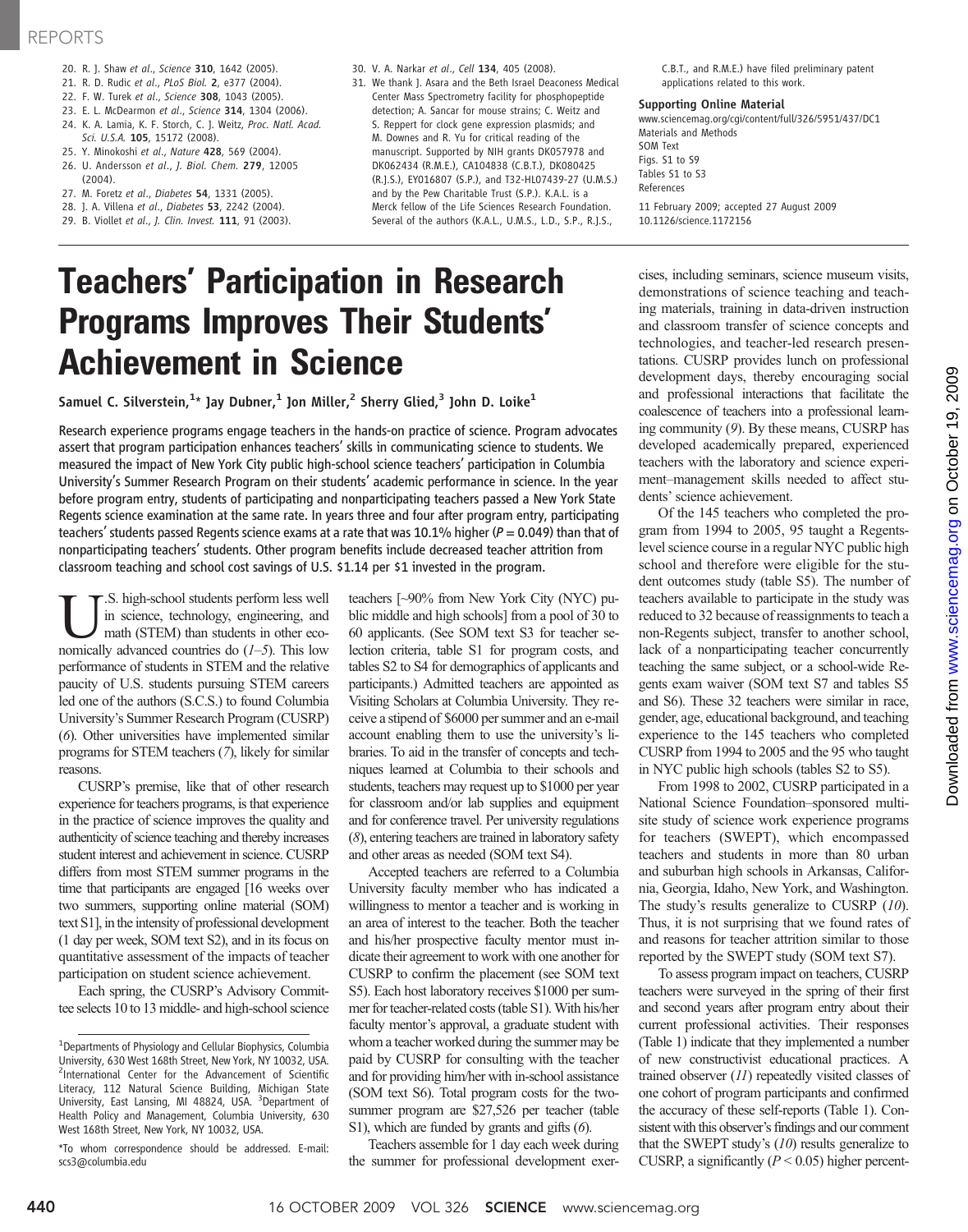age of SWEPT teachers' students reported reflecting "on course material by writing in a notebook," using "primary sources such as journals," and being encouraged by their teacher to "think about a math/science career" than comparison teachers' students did (table S8) (10).

CUSRP teachers indicated that the stresses they experienced in adapting to a research laboratory increased their appreciation of their students' difficulties and prompted them to respond more sympathetically to them. Instead of judging students' answers as "right" or "wrong," they ask, "Why do you think that?" They gain the confidence to acknowledge gaps in their own knowledge. "That's a good question," they say. "I don't know the answer but I can help you find it."

As in other research experience programs (12), CUSRP participants reported that their experiences in the program elevated their interest in education and encouraged them to continue teaching. Accordingly, attrition rates were 2.3% per year for CUSRP graduates versus 6.3% per year for comparably experienced teachers nationally (SOM text S7 and tables S6 and S9).

To earn a New York State (NYS)–certified highschool diploma, students must score ≥65% on five NYS Regents exams, one of which must be in science. Hence, Regents are high-stakes exams on which students strive to do their best. We compared pass rates on Regents biology (termed "Living Environment" in NYS), chemistry, and earth science exams of 7209 students of CUSRP teachers with those of 36,101 students who studied the same subjects at the same time and in the same schools in classes of non-CUSRP teachers as a quantitative measure of the impact of teacher participation in CUSRP on student achievement (Fig. 1 and table S10).

In the year before CUSRP entry, 45.7% of CUSRP teachers' students passed (≥65%) a Regents science exam, essentially the same percentage as students of nonparticipating teachers (Fig. 1). In the first 2 years after teacher entry into CUSRP, their students' Regents science exam pass rates were not significantly different from those of nonparticipating teachers' students. In contrast, in the third and fourth years after teacher entry into CUSRP, their students' average Regents science exam pass rates were 10.1 percentage points higher than those of nonparticipating teachers'students (Fig. 1). This difference was significant ( $P = 0.049$ ) by standard one-way analysis of variance (13) using SPSS software.

Overall, in the 4 years after each teacher's entry into CUSRP, an average of 15.5 more of her/his students passed a Regents science exam than nonparticipating teachers' students did (table S10, row 9). This stepwise improvement in Regents exam pass rate is the pattern that is expected after teacher adoption of new teaching methods and materials. It is consistent with Supovitz's report  $(14)$  that teachers take several years to translate professional development experiences into new educational practices.

Three lines of evidence indicate that these results were not influenced by systematic bias.

First, pre-course cognitive tests and surveys administered to 4397 high-school freshmen and sophomores in biology and chemistry classes of study and comparison teachers participating in the national SWEPT study showed no significant differences in cognitive abilities, home educational resources, parental education, or student or parental educational expectations among the CUSRP teachers' students and those of nonparticipating teachers (10). Four hundred and seventy of these students were enrolled in Regents living environment or chemistry classes of 12 CUSRP and 12 comparison teachers in NYC public high schools. The sole significant ( $P < 0.04$ ) difference among the NYC students was that more CUSRP than comparison teachers' students reported that their parents expected them to attend college. Thus, schools did not assign demographically or academically advantaged students to CUSRP teachers' classes.

Second, teachers whose students' Regents exam results make up the substantive data set (Fig. 1) taught at 24 different regular public high schools in all five NYC boroughs. The socioeconomic characteristics of students in these schools mirror those of NYC's public schools generally [71% are minorities underrepresented in science and  $75\%$  qualify for free lunch  $(15, 16)$ ]. That they were from disadvantaged backgrounds is manifest in their Regents science exam pass rates (Fig. 1), 11.5 to 13.4 percentage points less than the NYC-wide average for living environment, chemistry, and earth science (table S11).

Third, the study's design controlled for the most important variables [for example, teachers' and students' socioeconomic backgrounds, students' cognitive abilities, school environment, and curriculum  $(10)$ ]. The use of Regents exams assured that students took tests seriously (10). Teachers' full-time, two-summers-long engagement precluded their participation in another sustained professional development activity in years one and two after entry into CUSRP.

Thus, teacher motivation remains the principal uncontrolled variable. Ideally, one would control for it by randomly assigning teachers to control and experimental groups. This would require two applicants of equivalent background and experience teaching the same subject in the same or similar high school per program opening. NYC's public school system is the nation's largest. Nonetheless, the number of qualified applicants was not sufficient to yield 20 applicants from the same or similar high schools annually. Therefore, random assignment was not an option.

Teachers who volunteer for two summers of immersion in research are probably highly motivated, increasing the likelihood that they will outperform their nonparticipating colleagues. Yet, in the year preceding CUSRP entry, we found no significant difference in Regents science exam performance of participating and nonpar-

Table 1. Responses to CUSRP's Spring Implementation Survey (table S7) of 46 (90%) of 51 teachers who participated in, or completed, the program in 2004 and 2005.

### Responses

• 96% increased hands-on classroom activities and/or introduced new laboratory exercises.

- 93% developed new or revised content to lessons and/or laboratories.\*
- 83% introduced new technologies in their class and laboratory exercises (e.g., chromatography, micropipettes, PowerPoint).
- 73% increased requirements for formal written and/or oral reports.
- 65% read scientific journals (e.g., Science, Nature) more frequently.
- 64% discussed science careers and related jobs with their students.
- 53% assumed new leadership roles/responsibilities in their schools or districts.

\*361 standards-based lesson plans are currently on CUSRP's Web site (6).

Fig. 1. Percent of CUSRP teachers' and nonparticipating teachers' students passing Regents examinations. Data are for 7209 students in living environment, chemistry, or earth science classes of NYC public high-school science teachers participating in CUSRP (red circles) and for 36,101 students studying the same subject at the same time and in the same high-school in a class taught by a nonparticipating science teacher (blue triangles) (see



tables S2 to S5 for demographics of teachers and table S10 for the percent and number of additional students passing a Regents science examination per CUSRP teacher versus per nonparticipating teacher).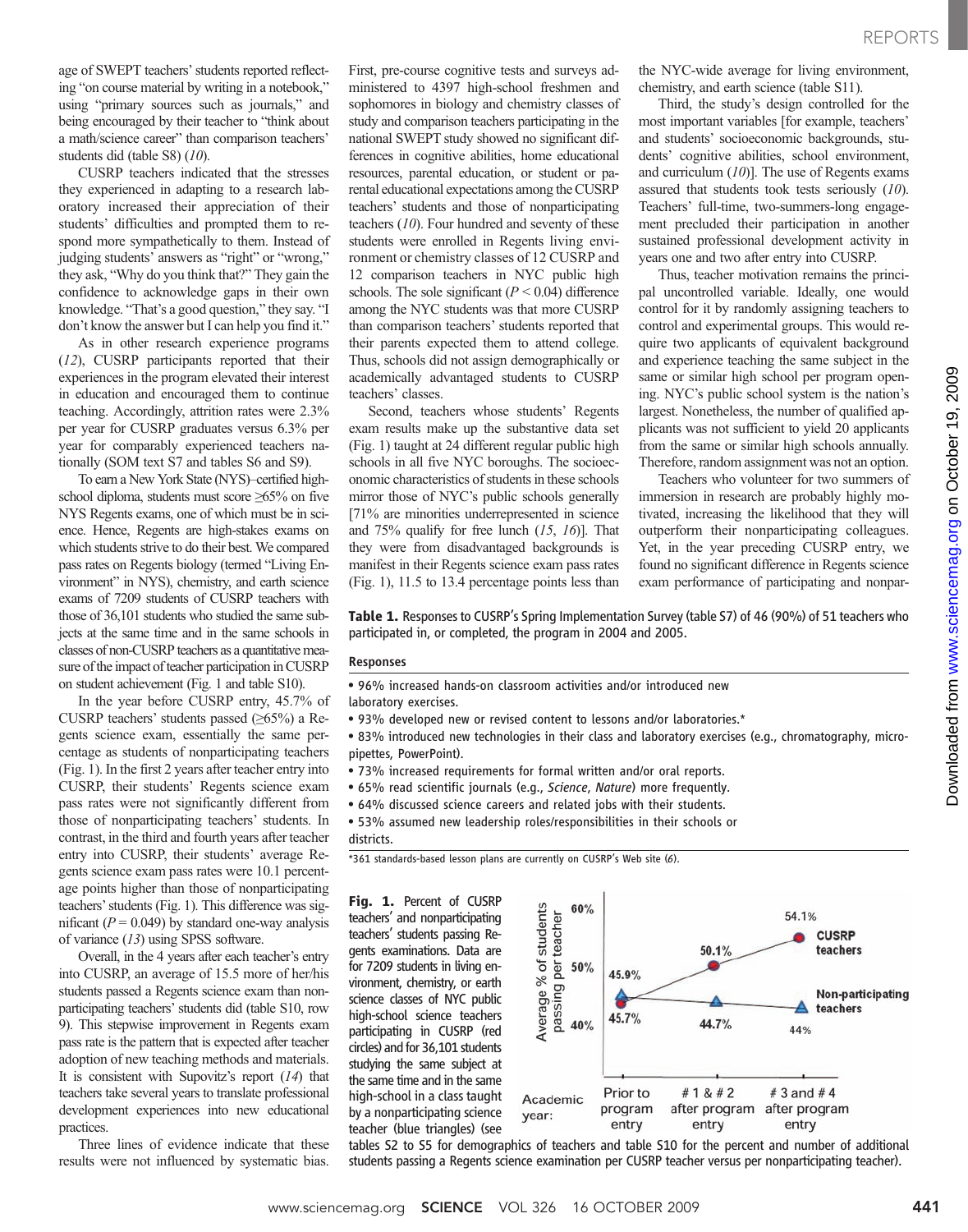ticipating teachers'students (Fig. 1). This finding suggests that although teacher motivation probably contributes to their students' improved achievement, it does not predestine this outcome. The evidence suggests that the program's impact on teachers drives the improvements in student science achievement (Fig. 1 and table S10).

What elements account for the program's success? Clearly, the laboratory experience is one. In the sense that teachers work in different laboratories with different mentors on different research problems, each teacher's experiences are unique. What is common is that all teachers are treated as professionals, challenged to think independently and creatively, and engaged in studying an authentic contemporary scientific problem. This stretches teachers professionally and personally, sharpens their analytic and laboratory experiment–management skills, and enables them to better understand and communicate science concepts and practices.

The weekly day-long professional development workshops and the two-summer requirement also are critical for the program's success (SOM text S1 and S2). The workshops are weekly reminders that the program's purpose is to enhance teachers' abilities as science educators. The two-summer commitment ensures that teachers achieve competence and confidence in their lab experiment–management skills, which are attributes that characterize teachers whose students performed at the highest level on the National Assessment of Educational Progress 1996 (17) and 2005 (18) 8th-grade science tests. The authors of these studies concluded that such teachers are more likely to implement weekly science demonstrations and hands-on exercises than are teachers lacking these skills, and students who participate in such exercises weekly exhibit greater science achievement than students who participate in them less frequently or not at all. We suggest that the skills teachers acquire in science research programs are qualitatively distinct from, and complementary to, those acquired in most pre-service academic training. They encourage teachers to implement authentic science exercises that engage students' interest and stimulate them to inquire about the natural world. As one CUSRP teacher put it, "Before I entered this program, I taught about chemistry. Now I teach chemistry."

The increases in student science achievement and teacher retention provide immediate economic benefits to NYC's Department of Education (DOE) (tables S12 and S13) and longer-term economic benefits to society as a whole (19). NYC's high schools require students who fail a Regents exam to retake and pass it. At \$2107 per student per course, we estimate that NYC's DOE saved \$297,845 in summer school, course, and exam repetition costs for the 155 additional students who passed a Regents science exam of each cohort of 10 CUSRP teachers (table S12, row 2). CUSRP teachers are retained in education at a ~threefold greater rate than comparably experienced science teachers are (SOM text S7 and table S9). We estimate that in the 4 years after CUSRP entry of each cohort of 10 teachers,

NYC's DOE saved \$17,055 in teacher recruitment costs (table S12, row 3). Overall, we estimate that NYC's DOE saved \$1.14 per \$1 invested by CUSRP's sponsors (table S12, row 5).

Biology (Living Environment, chemistry, and earth science Regents exams are collectively the second-least-frequently passed Regents exams among NYC high-school students (table S11). If 10% of the 15.5 additional students of each CUSRP teacher who passed a Regents exam also earn a Regents high-school diploma, each CUSRP teacher will have produced 1.55 additional Regents high-school diplomates in the 4 years after program entry (table S12, row 6). The public economic benefits of high-school graduates exceed those of nongraduates by \$209,100 (19). Thus, 1.55 additional high-school graduates generate tax revenues and societal cost savings of \$282,841 (table S13, row 7), a return of \$10.27 per \$1 invested in CUSRP (table S12, row 8). CUSRP's overall return rate, therefore, probably falls between the \$1.14 in immediate economic benefits and \$10.27 in long-term economic benefits per \$1.00 invested.

More than 28,500 students studied Regentslevel Living Environment, chemistry, or earth science in classes of the 95 NYC public highschool science teachers (table S13) who completed CUSRP between 1994 and 2005. We estimate that during this period, 2339 (8.25%) (table S13) more CUSRP than non-CUSRP teachers' students passed a Regents exam in one of these sciences and that 15 more CUSRP than non-CUSRP teachers (table S13) were retained in classroom teaching. Accordingly, NYC's DOE saved \$5.3 million in course repetition and teacher recruitment costs (table S13), or \$2.01 per \$1.00 that CUSRP's sponsors invested in the program. If in addition, 10% (234) of these students earned Regents diplomas, the United States will benefit from the ~\$42.8 million (calculated as in table S12, row 7) in additional lifetime tax payments and health, welfare, and criminal justice cost savings they generate. CUSRP's ease of implementation, effectiveness, and individual and societal benefits have led to its adoption by Singapore's Ministry of Education (20). We suggest that it is a model for in-service science teacher professional development that significantly improves student science achievement.

#### References and Notes

- 1. National Commission on Excellence in Education, A Nation at Risk; available at www.ed.gov/pubs/NatAtRisk/ index.html (1983).
- 2. W. S. Grigg et al., Trends in International Math and Science Survey (2006).
- 3. U.S. Department of Education, The Nation's Report Card: Science (U.S. Government Printing Office; NCES 2006–466, Washington, DC, 2005); available at http://nces.ed.gov/ surveys/frss/publications/1999080/index.asp?sectionID=7.
- 4. National Commission on Teaching and the Future, What Matters Most: Teaching for America's Future (National Commission on Teaching and the Future, New York, 1996); available at www.nctaf.org/documents/ WhatMattersMost.pdf.
- 5. National Academy of Sciences, Rising Above the Gathering Storm (National Academies Press, Washington, DC, 2007).
- 6. For more information on CUSRP, see www. ScienceTeacherProgram.org (accessed 18 August 2009).
- 7. For more information on research experience for teachers, see www.retnetwork.org/ (accessed 18 August 2009).
- 8. For more information on Columbia University's research compliance and training, see www.columbia.edu/cu/ compliance/docs/environmental\_health/index.html (accessed 17 August 2009).
- 9. R. DuFour et al., Solution Tree (Solution Tree, Bloomington, IN, 2004).
- 10. S. C. Silverstein et al., The Effects of Teacher Participation in a Scientific Work Experience Program on Student Attitudes and Achievement: A Collaborative Multi-Site Study. Final Report to NSF; available at www.sweptstudy. org (accessed 18 August 2009).
- 11. W. M. Frazier, thesis, Teachers College, Columbia University, New York (2001).
- 12. K. Weisbaum, D. Huang, IISME Teacher Retention and Program Impact Evaluation 1985-2000 (Industry Initiatives for Science and Math Education, Cupertino, CA, 2001).
- 13. H. M. Blalock, in Social Statistics (McGraw Hill, New York, 1960), pp. 242–252.
- 14. J. A. Supovitz, in From the Capitol to the Classroom. Standards-Based Reform in the States, S. H. Fuhrman, Ed. (Univ. of Chicago Press, Chicago, 2000), pp. 81–98.
- 15. C. Pogash, New York Times, 1 March 2008; available at www.nytimes.com/2008/03/01/education/01lunch.html?\_r= 2&scp=1&sq=Carol%20Pogash%20NY%20Times% 20Article%20%22March%201,%202008%22&st=cse.
- 16. For information on the Broad Prize for Urban Education, see www.broadprize.org/asset/TBP2007EligibleDistricts.pdf.
- 17. H. Wenglinsky, How Teaching Matters (Educational Testing Service, Princeton, NJ, 2000); available at www.ets.org/Media/Education\_Topics/pdf/teamat.pdf.
- 18. H. Braun et al., Exploring What Works in Science Instruction: A Look at the Eighth-Grade Science Classroom (Educational Testing Service Policy and Research Reports, Princeton, NJ, 2009); available at www.ets.org/Media/Research/pdf/PICSCIENCE.pdf.
- 19. H. Levin et al., The Costs and Benefits of an Excellent Education for All of America's Children (Center for Benefit-Cost Studies of Education at Teachers College, Columbia University, New York, 2006); available at www. cbcse.org/media/download\_gallery/Leeds\_Report\_ Final\_Jan2007.pdf.
- 20. For information on Singapore's program, see www.a-star. edu.sg/graduate\_academy\_and\_scholarships/45-Teachers-Local-Attachment-Programme (accessed 20 May 2009).
- 21. The authors gratefully acknowledge support from the Howard Hughes Medical Institute; the Ambrose Monell, Braitmayer, Bristol Myers Squibb, Camile and Henry Dreyfus, Greenwald, Mellam Family, J.P. Morgan, and NY Times Company Foundations; the Charles Edison Fund; the Hebrew Technical Institute; the National Institute of Allergy and Infectious Diseases and the National Center for Research Resources–Science Education Partnership Award of the National Institutes of Health; NSF's Division of Engineering Education and Human Resource Development; Columbia University's Materials Research Science and Engineering Center and Nanoscale Science and Engineering Center; the M. J. Murdock Charitable Trust; Columbia University faculty, staff, and program alumni who have participated in CUSRP's Advisory Committee; the 200 Columbia faculty who have mentored teachers; the 250 teachers who have participated in the program to date; and the anonymous reviewer who made many helpful suggestions that have clarified and strengthened this manuscript.

#### Supporting Online Material

www.sciencemag.org/cgi/content/full/326/5951/440/DC1 SOM Text Tables S1 to S13 References and Notes

5 June 2009; accepted 31 August 2009 10.1126/science.1177344